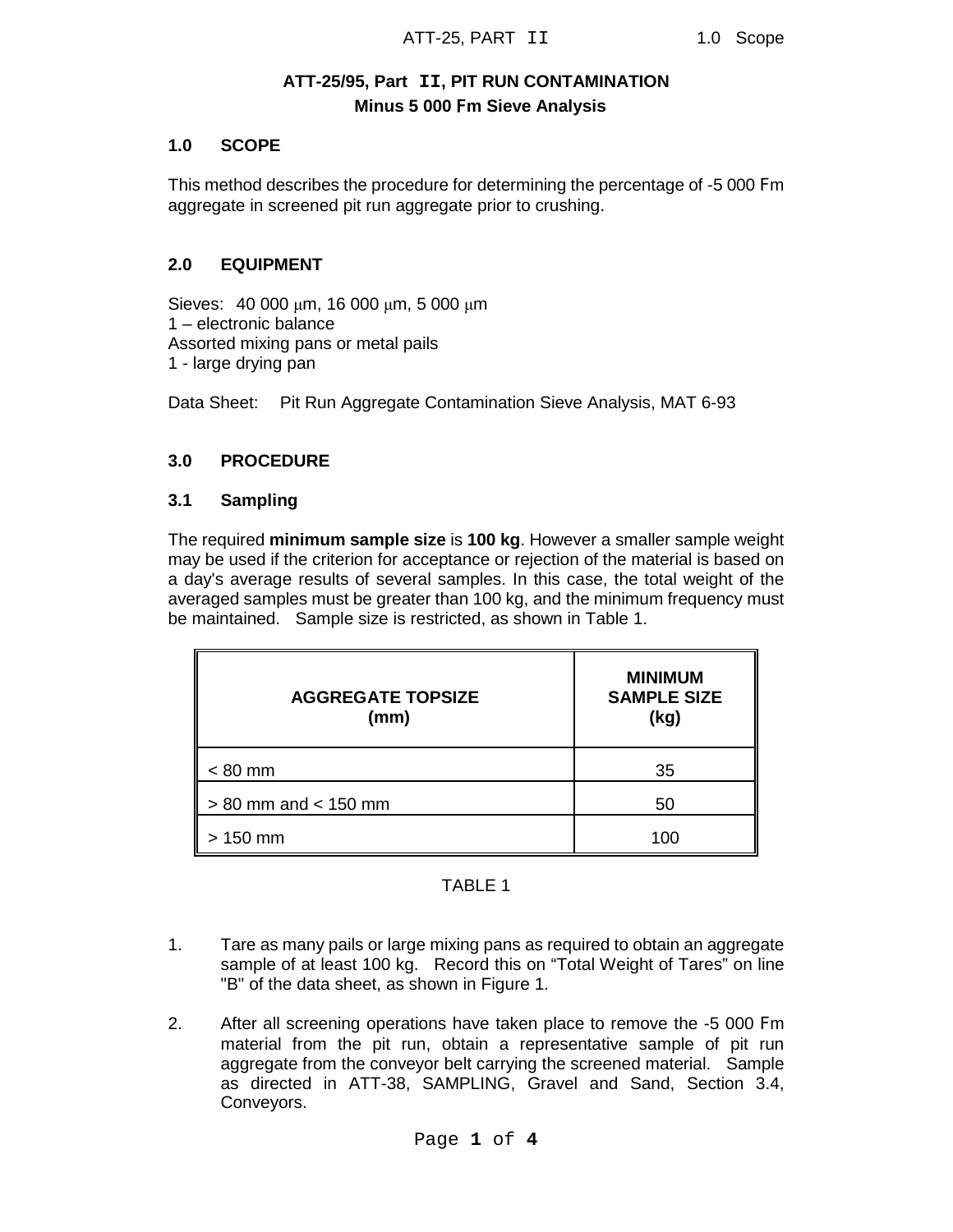### **3.2 Unwashed Sieve Analysis**

- 1. Weigh the material in each tared container. Calculate the "Total Weight of Wet Sample + Tares" and record it in line "A".
- 2. Calculate the "Total Weight of Wet Sample" and record in line "C".
- 3. Remove any visually large rocks (+ 50 000 Fm), and place them into the container reserved for the + 40 000 Fm material.
- 4. Separate the rest of the material on the 40 000 Fm, 16 000 Fm and the 5 000 Fm sieves, and place each size into its respective container. Place the - 5 000 Fm material in a tared container (line "E").

|                                            | bentar<br>Transportation                                              | PIT RUN AGGREGATE CONTAMINATION<br>Minus 5000 $\mu$ m Sieve Analysis<br>Field Test Procedure ATT-25 Part II |                     |              |                                       |                                                       |                                                       |                                         |             |                     |   |
|--------------------------------------------|-----------------------------------------------------------------------|-------------------------------------------------------------------------------------------------------------|---------------------|--------------|---------------------------------------|-------------------------------------------------------|-------------------------------------------------------|-----------------------------------------|-------------|---------------------|---|
|                                            | MAT 6-93/13<br><b>DATE</b><br><b>CONTRACT NO.</b>                     |                                                                                                             |                     | PROJECT NO.  |                                       |                                                       | E. of Jct. Hwy. 415<br><b>FROM</b><br><b>PIT NAME</b> |                                         |             | <b>PIT LOCATION</b> |   |
|                                            | <b>January 1, 2013</b><br>12354<br><b>Hwy 1:22</b>                    |                                                                                                             |                     | TO           | E. of Irvine<br>Rockbuster            |                                                       | NE 10-012-04-04                                       |                                         |             |                     |   |
|                                            |                                                                       |                                                                                                             |                     |              |                                       |                                                       |                                                       |                                         |             |                     |   |
|                                            |                                                                       | <b>UNWASHED SAMPLE WEIGHTS</b>                                                                              |                     |              |                                       |                                                       | MOISTURE CONTENT - 5 000 µm AGGREGATE                 |                                         |             |                     |   |
| Α                                          |                                                                       | TOTAL WEIGHT OF WET SAMPLE + TARE(S)                                                                        |                     | 112.569      | $\mathsf{q}$                          |                                                       |                                                       |                                         |             |                     |   |
| B                                          | TARE(S)                                                               |                                                                                                             |                     | 10,456       | $\alpha$                              | K                                                     | WEIGHT OF WET SAMPLE + PAN                            |                                         |             | $1,877.6$ q         |   |
| C                                          | TOTAL WEIGHT OF WET SAMPLE                                            |                                                                                                             | $(A-B)$             | $102, 113$ g |                                       |                                                       | WEIGHT OF DRY SAMPLE + PAN                            |                                         |             | $1,813.4$ g         |   |
| D                                          | WET WEIGHT PASSING 5 000 µm + TARE                                    |                                                                                                             |                     | 6,226        | $\alpha$                              | м                                                     | <b>WEIGHT OF WATER</b>                                |                                         | $(K-L)$     | 64.2                | g |
| E                                          | TARE                                                                  |                                                                                                             |                     | 2,813        | q                                     | N                                                     | WEIGHT OF PAN                                         |                                         |             | $1,132.4$ g         |   |
| E                                          | 3,413<br>WET WEIGHT PASSING 5 000 um<br>$(D-E)$                       |                                                                                                             |                     | αI           | $\circ$                               | WEIGHT OF DRY SAMPLE                                  |                                                       | $(L-N)$                                 | 681.0       | $\alpha$            |   |
| G                                          | 98,700<br>UNWASHED WEIGHT RETAINED ON 5 000 um<br>$\alpha$<br>$(C-F)$ |                                                                                                             |                     |              | P                                     | MOISTURE CONTENT                                      |                                                       | (100M/O)                                | 9.4         | %                   |   |
|                                            | <b>WASHED SAMPLE WEIGHTS</b>                                          |                                                                                                             |                     |              |                                       |                                                       |                                                       | UNWASHED DRY PERCENT CONTAMINATION      |             |                     |   |
| н                                          | 108.178<br>TOTAL DRY WEIGHT RETAINED ON 5 000 um + TARE(S)<br>a       |                                                                                                             |                     |              |                                       |                                                       |                                                       |                                         |             |                     |   |
|                                            | 10,456<br>TARE(S)                                                     |                                                                                                             | $\alpha$            | Q            | UNWASHED DRYWEIGHT PASSING 5 000 µm   |                                                       | (100F/100+P)                                          | 3,119                                   | g           |                     |   |
|                                            |                                                                       | TOTAL DRY WEIGHT RETAINED ON 5 000 um                                                                       |                     | 97,722       | $\alpha$                              | R                                                     | TOTAL UNWASHED DRY WEIGHT                             |                                         | $(G+Q)$     | $101,819$ g         |   |
| NOTE: LINE 'G' WEIGHT IS ASSUMED TO BE DRY |                                                                       |                                                                                                             |                     | S            | UNWASHED DRY PERCENT PASSING 5 000 µm |                                                       | (100Q/R)                                              | 3.1                                     | %           |                     |   |
| <b>WEIGHT CALCULATIONS</b>                 |                                                                       |                                                                                                             |                     |              |                                       |                                                       |                                                       |                                         |             |                     |   |
|                                            | <b>Total Tares</b>                                                    | Total Sample Wt.                                                                                            | Total Wt (+5000 μm) |              |                                       |                                                       |                                                       | <b>WASHED DRY PERCENT CONTAMINATION</b> |             |                     |   |
|                                            | (Line B')                                                             | Line 'A'                                                                                                    |                     | Line $H'$    |                                       | T                                                     | TOTAL WET WEIGHT PASSING 5 000 um                     |                                         | $(C-J)$     | 4,391               | g |
|                                            | 2,813                                                                 | 28.142                                                                                                      | 27,889              |              | U                                     | TOTAL DRY WEIGHT PASSING 5 000 µm                     |                                                       | (100T/100+P)                            | 4,013       | q                   |   |
|                                            | 2,762                                                                 | 26,579                                                                                                      | 26,352              |              | V                                     | TOTAL DRY WEIGHT OF SAMPLE                            |                                                       | $(J+U)$                                 | 101,735 g   |                     |   |
|                                            | 2,631                                                                 | 29,111                                                                                                      | 29,111              |              |                                       | W                                                     | TOTAL DRY PERCENT PASSING 5 000 um                    |                                         | $(100$ U/V) | 3.9                 | % |
|                                            | 2,250                                                                 | 28,737                                                                                                      |                     | 24,826       |                                       | PERCENT DIFFERENCE BETWEEN WASHED AND UNWASHED SAMPLE |                                                       |                                         |             |                     |   |
|                                            | 10.456                                                                | 112.569                                                                                                     |                     | 108.178      |                                       | X                                                     | PERCENT DIFFERENCE                                    |                                         | $(W-S)$     | 0.8                 | % |

| <b>VISUAL APPEARANCE</b> | <b>TECHNOLOGIST</b> | <b>REMARKS</b> |
|--------------------------|---------------------|----------------|
| ☑<br><b>CLAY LUMPS</b>   | B. Good             |                |
| ☑<br>FINES COATING ROCKS |                     |                |
| <b>FROZEN LUMPS</b>      |                     |                |

FIGURE 1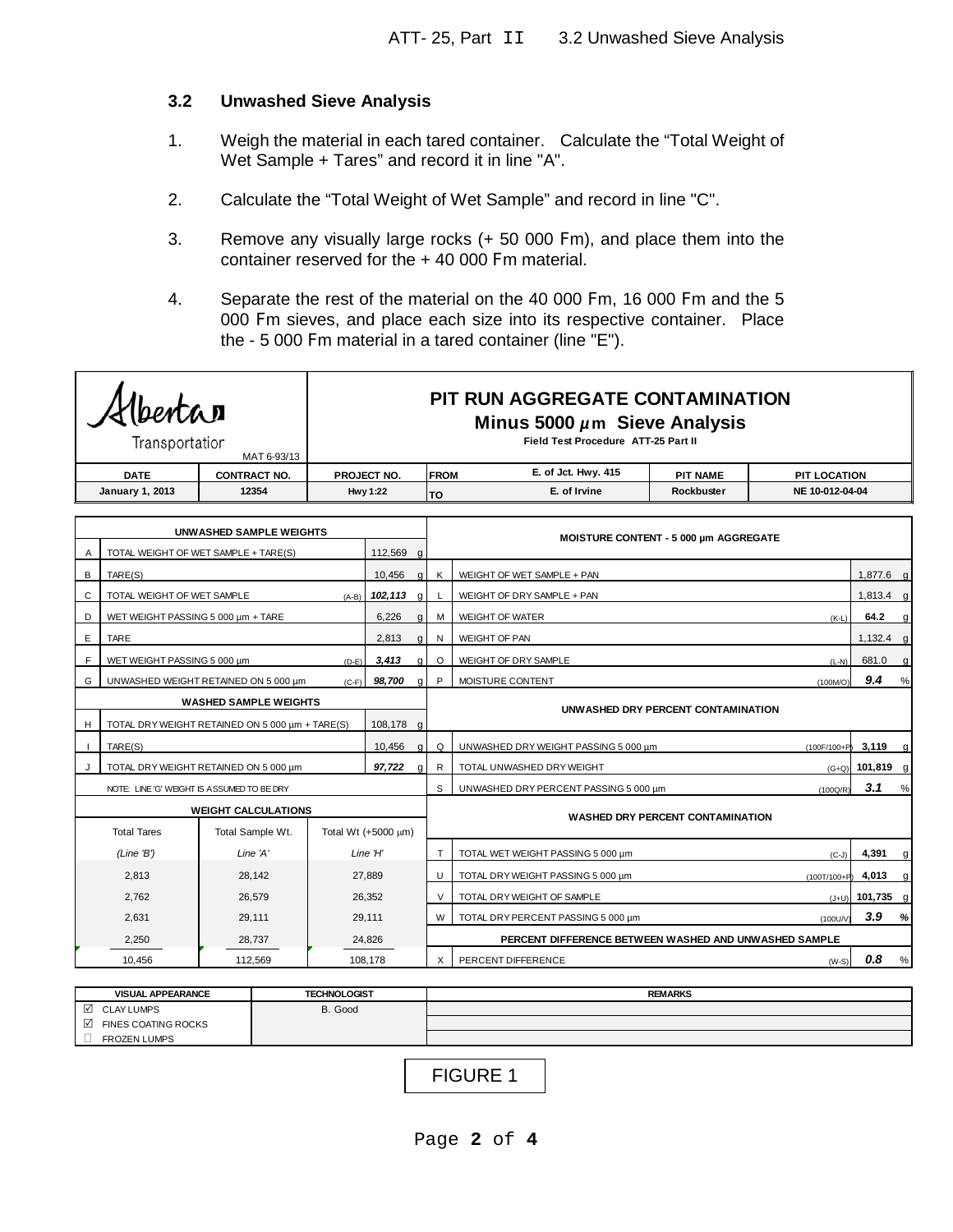5. Visually inspect the + 5 000 Fm samples for lumps of material that would normally pass the 5 000 Fm sieve when broken up, and for the amount of minus 5 000 Fm material clinging to the rock. If the sample appears to have a significant amount of this type of contamination, a washed sieve analysis is required.

**NOTE:** The sieving action should have shaken off most of the fines clinging to the rocks, and any left on the rocks should not be significant.

- 6. Weigh the 5 000 Fm material and container and record it on line "D".
- 7. Calculate the "Wet Weight Passing the 5 000 Fm sieve", and record it on line "F".
- 8. Calculate the "Unwashed Weight Retained on 5 000 Fm sieve", and record it on line "G".
- 9. Take a moisture content sample from the 5 000 Fm material, and process the sample, recording the weights and calculated values on lines "K" to "P".
- 10. Calculate the "Unwashed Dry Percent Contamination" as directed in lines "Q" to "S".
- 11. If the Percent Contamination is over 3%, the + 5 000 Fm material should be washed as directed in Section 3.3 below.

# **3.3 Washed Sieve Analysis**

1. Remove any large rock which by visual inspection does not have any material coating the rock. Large rocks which have some coating, may be brushed to remove the material. Place these rocks in a container so that later they are weighed with the washed rock.

Progressively place each of the separated rock sizes into a metal pail and wash the aggregate until all lumps are broken down and no material remains clinging to the rocks.

- 2. Pour the wash water through a 5 000 Fm sieve and remove the large rock.
- 3. Continue washing the smaller + 5 000 Fm material until the wash water is clear and no material passes the 5 000 Fm sieve.
- 4. Once all the + 5 000 Fm material has been washed, place the material in tared container(s) (line "I").